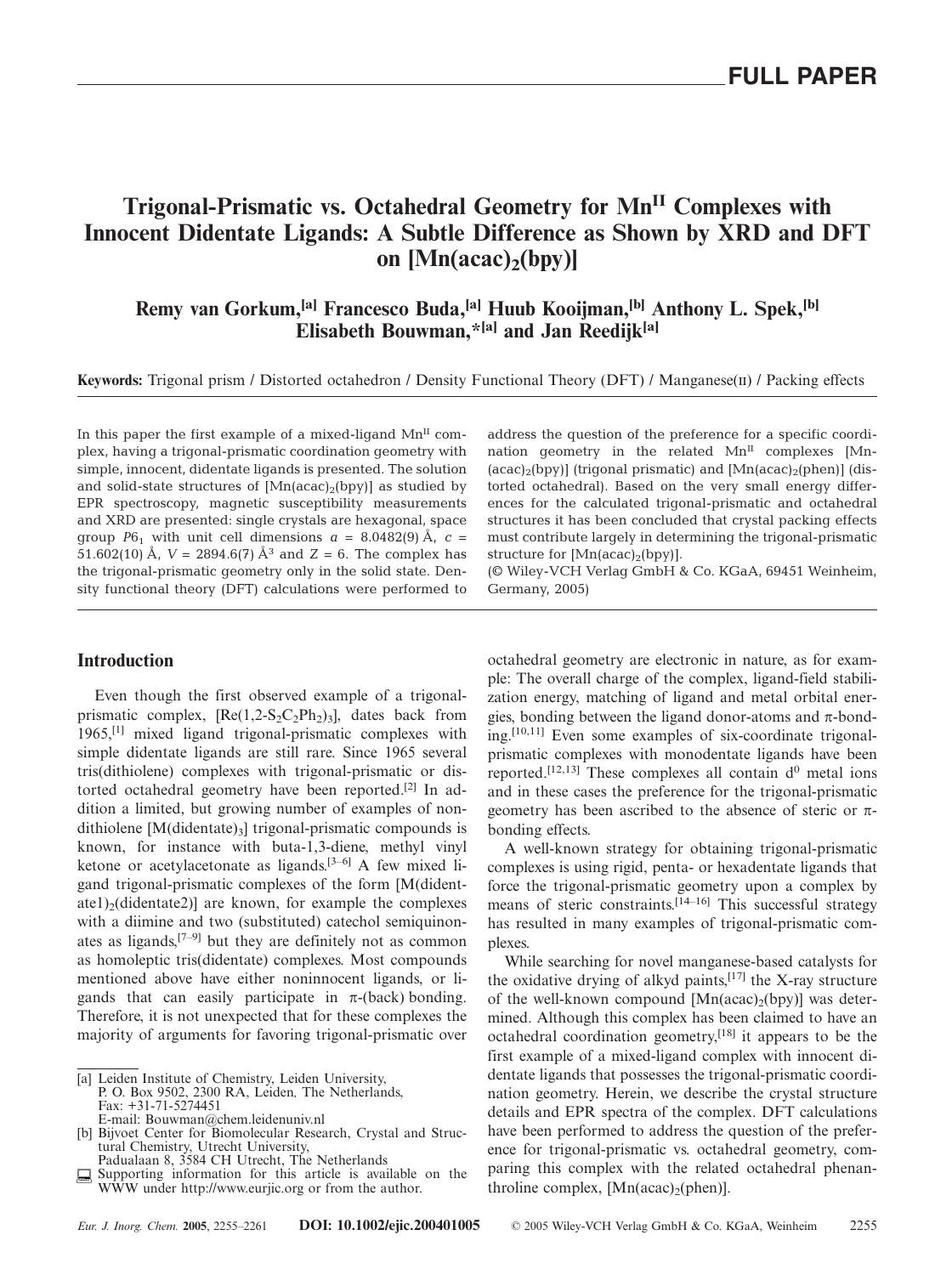#### **Results**

**Synthesis and Characterization:** The synthesis of [Mn-  $(acac)_{2}(bpy)$ ] is best carried out under argon until the product is isolated and dried, since the complex is very sensitive to air-oxidation when moist or in solution. The dried complex is stable in air. The yield (67%) is satisfactory, as was the elemental analysis.

**Spectroscopic Features:** The infrared spectrum of [Mn-  $(acac)_{2}(bpy)$ ] is in agreement with literature,<sup>[18]</sup> with important IR peaks being  $v(C=0)$  1604, 1578 cm<sup>-1</sup>,  $v(C=C)$ 1516 cm<sup>-1</sup>,  $v(M–O)$  647, 536, 415 cm<sup>-1</sup> and  $v(M–N)$  403,  $228 \text{ cm}^{-1}$ . The electronic spectrum of the solid compound shows an MLCT band at 365 nm  $(27.4 \times 10^3 \text{ cm}^{-1})$ .

**EPR:** The room temperature powder spectrum of [Mn-  $(\text{acac})_2(\text{bpy})$ ] shows a strong, nonisotropic resonance signal at  $g = 3.25$  and a very weak signal at high field, at  $g = 0.74$ , see Figure 1. The powder spectrum of  $[Mn(acac)<sub>2</sub>(phen)]$ shows a single broad signal at  $g = 2$  (see the inset in Figure  $1$ ).<sup>[19]</sup>



Figure 1. Room temperature powder EPR spectra of [Mn-  $(acac)_{2}(bpy)$ ] and  $[Mn(acac)_{2}(phen)]$  (inset). Important EPR parameters for both spectra: frequency 9.434 GHz, power 4 mW. The dpph reference can be seen as a sharp radical signal at 336 mT. The small signal at 280 mT is due to an impurity in the cavity.

The frozen-solution spectra  $(77 \text{ K}, 0.001 \text{ m} \text{ in } CH_2Cl_2$ / toluene) of  $[Mn(acac)<sub>2</sub>(bpy)]$  and  $[Mn(acac)<sub>2</sub>(phen)]$  are nearly identical, showing a broad peak at  $g = 2.7$  and a very broad signal (260–410 mT) centered around  $g = 2$  (see supporting information for the frozen-solution EPR spectra of both compounds; for supporting information see also the footnote on the first page of this article). Overlapping the signal at  $g = 2$  a six-line signal typical for octahedral manganese( $\overline{u}$ ) is present, showing <sup>55</sup>Mn hyperfine structure and additional lines due to zero-field splitting.

**Magnetic Susceptibility:** A  $\chi T$  vs. *T* plot for [Mn- $(acac)_{2}(bpy)$ ] shows a straight line which declines at low temperatures, most likely due to the zero-field splitting of the Mn<sup>II</sup> ion.<sup>[20]</sup> Plotting  $\chi^{-1}$  vs. *T* also results in a straight line and thus the compound obeys the Curie–Weiss law. Fitting the data, the Curie and Weiss constants are obtained, being  $C = 4.137 \text{ cm}^{-3} \text{ K} \cdot \text{mol}^{-1}$  and  $\theta = -1.35 \text{ K}$ , respectively. The Curie constant allows for calculating the total molecular spin of the compound, and a value of  $S = 2.42$ 

(ca.  $5/2$ ) is obtained. For [Mn(acac)<sub>2</sub>(phen)] a value of  $\mu_{\text{eff}}$  = 6.2  $\mu_{\text{b}}$  is given in the literature, which also confirms an  $S = 5/2$  spin state.<sup>[21]</sup>

**Description of the Crystal and Molecular Structure:** The filtered reaction mixture was left stand overnight at –20 °C to yield single crystals of  $[Mn(acac)_{2}(bpy)]$ . The geometry of the complex and the atom labeling scheme are shown in Figure 2. Selected bond lengths and angles are collected in Table 1.



Figure 2. ORTEP plot of  $[Min(acac)_{2}(bpy)]$ , ellipsoids are shown at 50% probability. Hydrogen atoms are omitted for clarity.

Table 1. Selected bond lengths [Å] and angles [°] experimentally obtained with XRD compared to values obtained by DFT calculations.

|                       | Prism             |            | Octahedron |                       |            |        |
|-----------------------|-------------------|------------|------------|-----------------------|------------|--------|
|                       | X-ray             | Calculated |            | X-ray <sup>[22]</sup> | Calculated |        |
|                       | bpy               | bpy        | phen       | phen                  | bpy        | phen   |
| $Mn1-O1$              | 2.1480(16) 2.1380 |            | 2.1373     | 2.116(5)              | 2.1235     | 2.1259 |
| $Mn1-O2$              | 2.1580(18) 2.1314 |            | 2.1281     | 2.152(5)              | 2.1358     | 2.1231 |
| $Mn1-O3$              | 2.1534(16) 2.1316 |            | 2.1290     | 2.152(5)              | 2.1321     | 2.1275 |
| $Mn1-O4$              | 2.1572(17) 2.1382 |            | 2.1361     | 2.116(5)              | 2.1182     | 2.1229 |
| $Mn1-N1$              | 2.288(3)          | 2.3395     | 2.3603     | 2.307(5)              | 2.3549     | 2.3488 |
| $Mn1-N2$              | 2.283(2)          | 2.3382     | 2.3603     | 2.307(5)              | 2.3713     | 2.3491 |
| $O1-Mn1-O2$           | 81.69(6)          | 82.81      | 82.99      | 84.0(2)               | 84.34      | 84.88  |
| $O3-Mn1-O4$           | 81.92(6)          | 82.79      | 83.01      | 84.0(2)               | 84.65      | 84.89  |
| $N1-Mn1-N2$           | 70.41(8)          | 68.61      | 69.53      | 72.6(2)               | 68.80      | 70.60  |
| $N1-Mn1-O1$           | 85.12(7)          | 83.88      | 82.77      | 93.4(2)               | 90.70      | 89.02  |
| $N1-Mn1-O2$           | 129.76(8)         | 125.57     | 123.32     | 90.8(2)               | 94.13      | 95.37  |
| $N1-Mn1-O3$           | 85.99(7)          | 83.98      | 83.55      | 86.6(2)               | 86.36      | 86.82  |
| $N1-Mn1-O4$           | 134.44(7)         | 133.73     | 134.91     | 163.0(2)              | 156.55     | 156.71 |
| $N2-Mn1-O1$           | 132.45(7)         | 133.71     | 134.89     | 163.0(2)              | 156.20     | 157.20 |
| $N2-Mn1-O2$           | 83.83(8)          | 84.11      | 83.55      | 86.6(2)               | 85.21      | 86.92  |
| $N2-Mn1-O3$           | 131.01(7)         | 125.40     | 123.35     | 90.8(2)               | 96.82      | 96.14  |
| $N2-Mn1-O4$           | 85.20(7)          | 83.90      | 82.79      | 93.4(2)               | 90.82      | 88.68  |
| $O1-Mn1-O3$           | 84.83(6)          | 85.54      | 86.20      | 98.1(2)               | 93.68      | 92.71  |
| $O1-Mn1-O4$           | 136.62(7)         | 138.54     | 138.64     | 102.0(2)              | 111.44     | 113.07 |
| $O2-Mn1-O4$           | 82.52(6)          | 85.41      | 86.22      | 98.1(2)               | 95.63      | 93.97  |
| $O2-Mn1-O3$           | 139.97(8)         | 146.46     | 149.13     | 176.7(2)              | 177.95     | 176.71 |
| Torsion angles        |                   |            |            |                       |            |        |
| $N1-C5-C6-N2$         | 3.0(3)            | 4.42       | 0.61       | 3.09                  | 4.32       | 0.23   |
| $Ct1[a]-N2-N1-Ct2[b]$ | $-2.1(3)$         | $-5.92$    | $-8.49$    | 39.45                 | 35.98      | 37.38  |
| $Ct1 - O2 - O1 - Ct2$ | $-1.9(3)$         | $-5.44$    | $-7.47$    | 42.34                 | 37.92      | 37.30  |
| $Ct1 - O4 - O3 - Ct2$ | $-2.5(3)$         | $-5.54$    | $-7.48$    | 42.34                 | 36.98      | 36.21  |

[a] Ct1 = Centroid of the triangular face  $O2-O4-N2$ . [b] Ct2 = centroid of triangular face O1–O3–N1.

The manganese(II) ion has an almost perfect  $N_2O_4$  trigonal-prismatic coordination environment, with two acetylacetonate ligands and one bipyridine ligand. The manganese to nitrogen distances are 2.288(3) and 2.283(2) Å. The manganese to oxygen distance for the acetylacetonate li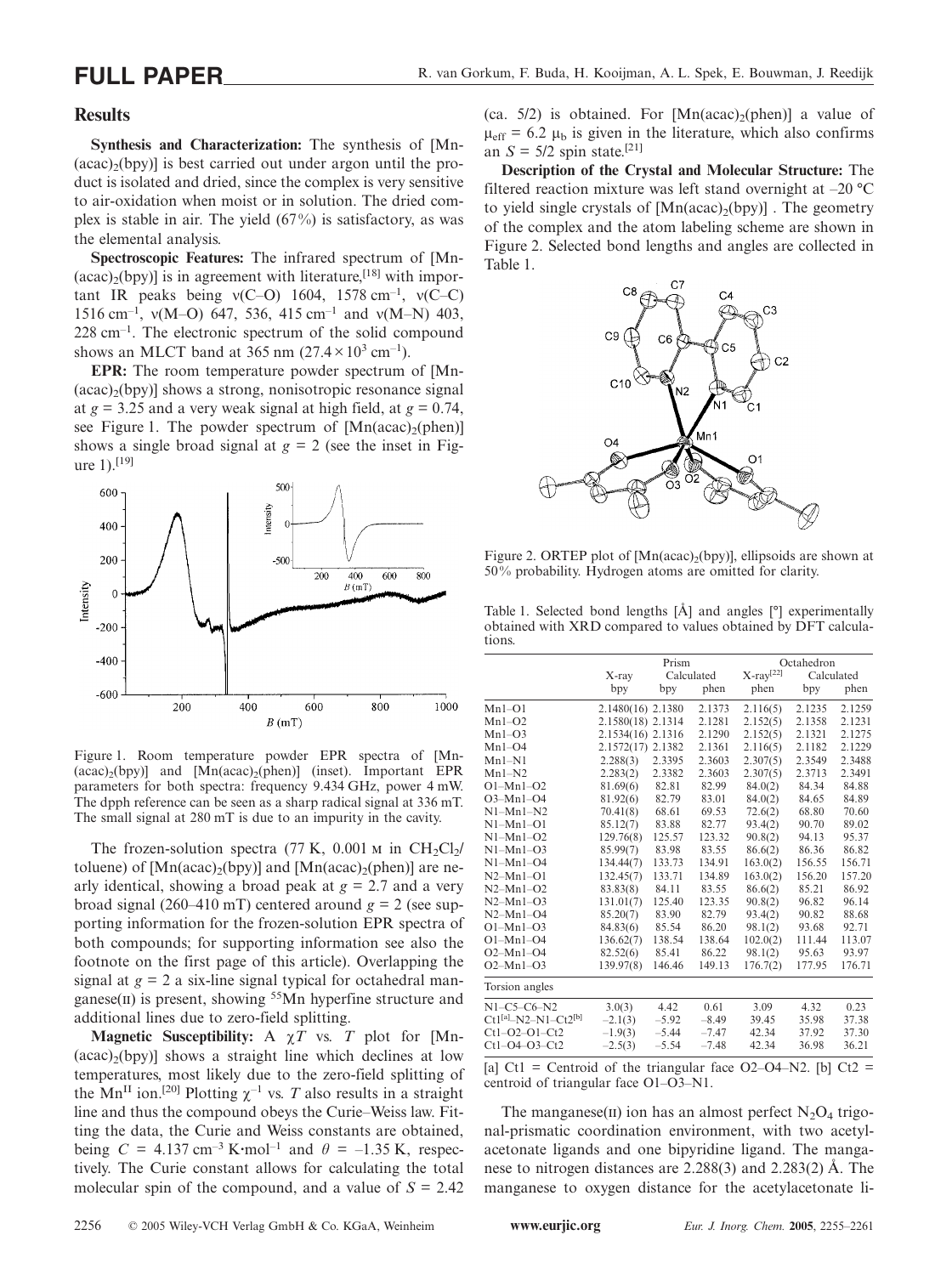gands is for each Mn–O bond almost the same, and lie in the range  $2.1480(16) - 2.1580(18)$  Å. The bite angles for each of the acetylacetonate ligands are also nearly identical, being 81.69(6)° (O1–Mn1–O2) and 81.92(6)° (O3–Mn1–O4). Since the bite angles are rather small and the Mn–O distance rather large, the Mn–O–C angles are also large, in the range  $130.39(17)$ –131.78(16)°. The bipyridine ligand has a bite angle (N1–Mn1–N2) of 70.41°. The two acetylacetonate ligands are nearly planar, but the angle between the least-squares planes through the rings of the bipyridine ligand amounts to 3.79(12)°, and this ligand is thus not planar. For all three ligands, the atoms comprising the chelate rings deviate little from their least-squares mean plane. The obtuse angles between the least-squares mean planes of the chelate rings lie in the range  $117.67(7)$ – $121.30(6)$ °, in accordance with the trigonal-prismatic coordination geometry.

The two trigonal-faces of the prism constitute one oxygen atom of each of the acetylacetonate ligands and one nitrogen atom, thus forming O1–O3–N1 and O2–O4–N2. Figure 3 shows the trigonal-prismatic coordination geometry around manganese in more detail, and the dimensions and angles of the prism are tabulated in Table 2. The lengths of the triangular sides are in the range 2.901(2)– 3.030(3) Å for the triangle O1–O3–N1 and 2.846(2)– 3.007(3) Å for the triangle O2–O4–N2, all angles are in the range 56.88(7)–62.25(7)°. The four acetylacetonate oxygen atoms as make up an almost exact square, the sides of which are in the range  $2.816(2)$ –2.901(2) Å. The remaining two faces of the prism are trapezoids consisting of two oxygen atoms of one acetylacetonate ligand and are joined by the two nitrogen atoms of bipyridine. Both faces have an O–O distance of 2.826(2) and 2.816(2) Å, an N–O distance in the range  $2.968(3) - 3.030(3)$  Å and a markedly shorter distance of 2.635(3) Å for the N1–N2 side. Since the N1– N<sub>2</sub> side is shorter than the O–O sides of the trapezoid faces of the prism, the two triangular faces are not parallel. The planes defined by O1–N1–O3 and O2–N2–O4 make an angle of 4.04(10)°. The torsion angles about the centroids of the triangular faces and each of the corners [for example Ct1–N1–N2–Ct2 are –2.1(3)°, –1.9(3)° and –2.5(3)°] are faces exactly overlapping.. A perfect trigonal prism would have angles of 0°, the triangular faces exactly overlapping.



Figure 3. Trigonal-prismatic geometry of  $[Mn(acac)(bpy)]$  in detail.

|                | X-ray     | Calculated |       |  |
|----------------|-----------|------------|-------|--|
|                | bpy       | bpy        | phen  |  |
| $O1-N1$        | 3.002(3)  | 2.996      | 2.978 |  |
| $O1 - O3$      | 2.901(2)  | 2.899      | 2.915 |  |
| $O3-N1$        | 3.030(3)  | 2.995      | 2.996 |  |
| $O2-N2$        | 2.968(3)  | 2.998      | 2.978 |  |
| $O2 - O4$      | 2.846(2)  | 2.896      | 2.914 |  |
| $O4-N2$        | 3.007(3)  | 2.996      | 2.978 |  |
| $N1-N2$        | 2.635(3)  | 2.636      | 2.692 |  |
| $O1 - O2$      | 2.816(2)  | 2.824      | 2.826 |  |
| $O3 - O4$      | 2.826(2)  | 2.823      | 2.827 |  |
| $O3 - O1 - N1$ | 61.74(6)  | 57.88      | 61.10 |  |
| $O3 - O1 - O2$ | 90.22(6)  | 90.99      | 91.24 |  |
| $O2 - O1 - N1$ | 87.51(8)  | 86.16      | 85.79 |  |
| $O1 - O2 - N2$ | 88.99(8)  | 89.86      | 91.02 |  |
| $O4 - O2 - N2$ | 62.25(7)  | 61.08      | 60.50 |  |
| $O4 - O2 - O1$ | 89.91(6)  | 88.73      | 88.28 |  |
| $O1 - O3 - N1$ | 60.76(6)  | 61.08      | 60.49 |  |
| $O1 - O3 - O4$ | 88.61(6)  | 88.66      | 88.25 |  |
| $O4 - O3 - N1$ | 88.77(7)  | 90.06      | 90.98 |  |
| $O2 - O4 - O3$ | 91.17(6)  | 91.17      | 91.25 |  |
| $O2 - O4 - N2$ | 60.88(7)  | 61.14      | 61.10 |  |
| $O3 - O4 - N2$ | 87.56(7)  | 86.05      | 85.82 |  |
| $O1-N1-O3$     | 57.50(6)  | 57.88      | 58.41 |  |
| $N2-N1-03$     | 90.63(9)  | 89.50      | 87.90 |  |
| $N2-N1-O1$     | 91.78(10) | 93.70      | 94.10 |  |
| $O2-N2-O4$     | 56.88(7)  | 57.78      | 58.40 |  |
| $O2-N2-N1$     | 91.65(9)  | 89.57      | 87.88 |  |
| 04-N2-N1       | 92.93(9)  | 93.75      | 94.08 |  |
|                |           |            |       |  |

The crystal structure has a hexagonal unit cell and space group *P*61. Figure 4 and Figure 5 show the packing in the *a*, *b* and *c* directions. The structure is composed of righthanded helices along the *c*-axis and therefore is chiral. A single helix consists of six molecules of  $[Mn(acac)(bpy)]$ per unit cell, due to the inherent hexagonal symmetry. The helices are tightly packed together in such a way that each molecule in the helix is part of a layer that extends in the *a* and *b* direction. Within such a layer, one can observe rows of  $[Mn(acac)_{2}(bpy)]$  molecules with aligned bipyridine ligands, each bipyridine pointing in-between the acetylace-



Figure 4. Crystal packing of  $[Mn(acac)_{2}(bpy)]$  in the *a,b* plane. The acac methyl groups are packed together in rows along *a*.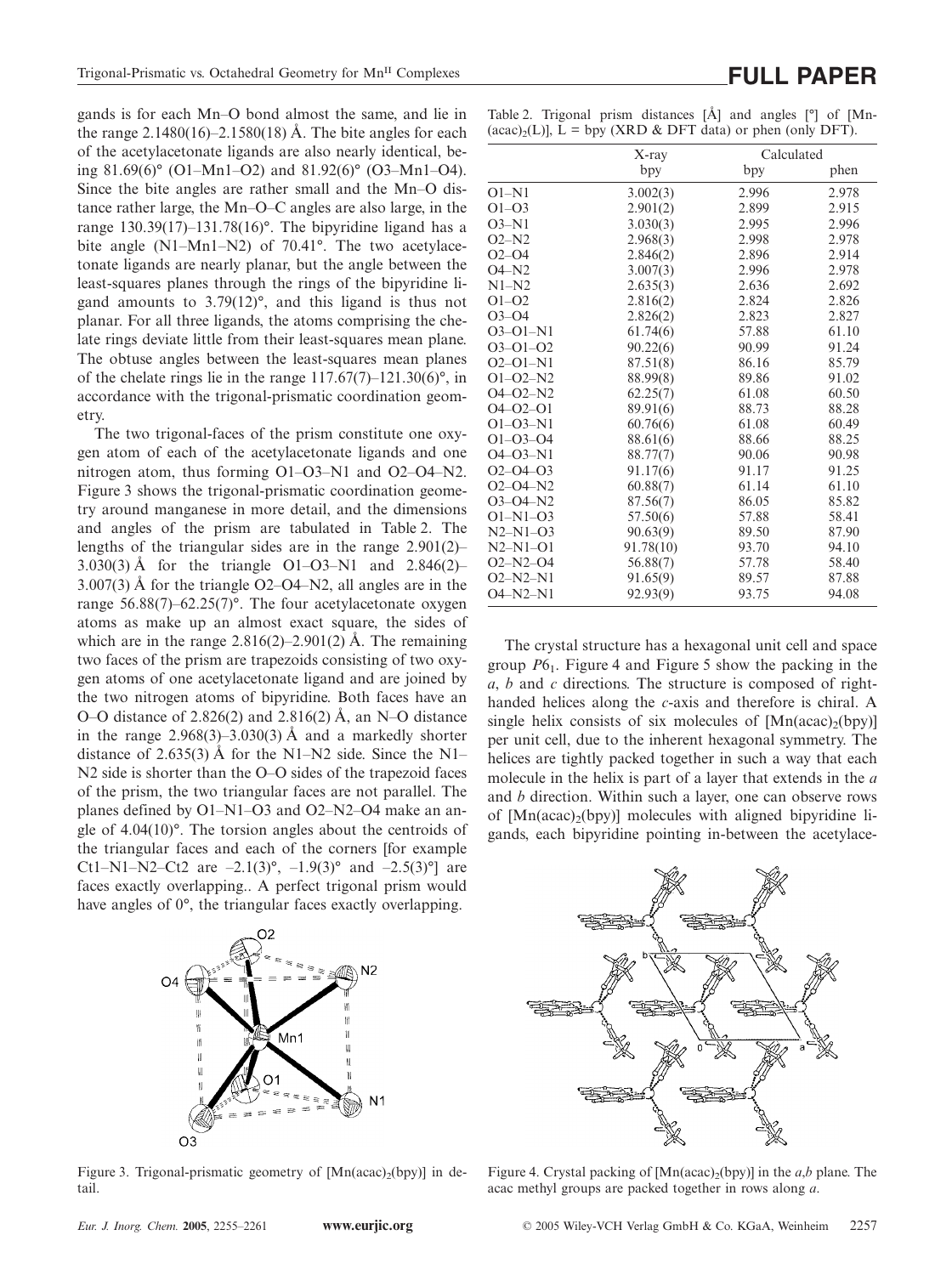

Figure 5. Projection of the crystal lattice of  $[Mn(acac)<sub>2</sub>(bpy)]$  down the *c*-axis. The lattice is composed of right-handed helices in the *c* direction. Each complex in the helix is part of a layer in the *a*,*b* plane. Only the trigonal-prismatic polyhedra are shown for clarity.

tonate ligands of the followingmolecule in the row. Due to this orientation, all acetylacetonate methyl groups are also packed together in rows.

**DFT Calculations:** The DFT-B3LYP geometry optimization shows that the complex  $[Mn(acac)_{2}(bpy)]$  is stable in the trigonal-prismatic structure in vacuo and that the highspin  $(S = 5/2)$  electronic state is the lowest energy configuration. Some of the theoretically predicted bond lengths and angles for this complex (in the vacuum) are reported in Table 2. The comparison between computed and experimental data in the crystal structure shows a good agreement. In particular the theory predicts that the bipyridine ligand is not planar, showing a small torsion angle of about 4° between its pyridine rings. The high-spin electronic configuration  $(S = 5/2)$  is important for the stability of the trigonal-prismatic geometry. Indeed, the optimized structure for *S* = 3/2 is found to be about 34 kcal/mol higher in energy than the  $S = 5/2$  spin state. In the low-spin state  $S =$ 1/2, the trigonal-prismatic geometry is unstable and during the optimization the complex changes spontaneously towards an octahedral geometry.

To study the relative stability we have also optimized the complex  $[{\rm Mn}(acac)_2(bpy)]$  in an octahedral coordination geometry in the vacuum. To obtain a relevant starting configuration the X-ray coordinates of the known octahedral compound [Mn(acac)<sub>2</sub>(phen)] have been used,<sup>[22]</sup> removing C11 and C12 from the phen ligand in the coordinate file, thereby generating a bpy ligand. The final octahedral structure has an energy which is only a few tenths of a kcal/mol different from the energy of the trigonal-prismatic geometry. Given the typical accuracy of these calculations, the two structures can be considered energetically equivalent. The high-spin state is the lowest in energy also for the octahedral coordination geometry.

Subsequently the relative energy difference for the similar compound  $[Mn(acac)<sub>2</sub>(phen)]$  was computed in a distortedoctahedral environment and in a trigonal-prismatic geometry for comparison. It turned out that for this compound the octahedral geometry is favoured by 1.5 kcal/mol over

the trigonal-prismatic one, both again favoring the  $S = \frac{5}{2}$ spin state.

#### **Discussion**

**Structural Features:** The manganese to bipyridine distances 2.288(3) and 2.283(2)  $\AA$  are not extraordinary and comparable to the Mn–N distances reported for the similar compound [Mn(acac)<sub>2</sub>(phen)], which are 2.307 Å.<sup>[22]</sup> The bipyridine ligand has a bite angle N1–Mn1–N2 of 70.41°, which is quite small and can be related to the large ionic radius of Mn<sup>II</sup>. Unsubstituted bipyridine ligands in manganese complexes commonly have bite angles varying between 72–80°.[23] Simple donor-atom to donor-atom repulsion energy considerations predict small bite angles for trigonalprismatic complexes,[3] and indeed the average bite angle for the acetylacetonate ligands (81.81°) is among the lowest found for 2,4-pentanedionate coordinated to manga $nese(II).$ <sup>[23]</sup> The only other case found in literature where the 2,4-pentanedionato ligand coordinated to  $Mn<sup>H</sup>$  has a bite angle smaller than  $82^\circ$ , is in the structure [Mn<sup>II</sup>(Mn<sup>II</sup>- $(\text{acac})_3$ )<sub>2</sub>], in which the two peripheral Mn<sup>II</sup> ions also have a trigonal-prismatic coordination geometry.[24]

**Trigonal Prism vs. Octahedron:** Why does [Mn(acac)<sub>2</sub>-(bpy)] adopt a trigonal-prismatic coordination geometry in the solid phase, and why does the complex  $[{\rm Mn}(acac)_2$ -(phen)] not do so? The high-spin  $d^5$  Mn<sup>II</sup> ion has no ligand field stabilization and no large degree of  $\pi$ -bonding is present, since the magnetic data shows both complexes having a spin state of  $S = 5/2$ . This value would be lower if  $\pi$ bonding would take place to the extent of that found in rhenium dithiolene complexes for example.[25]

The solid-state EPR spectra for the two complexes are quite different, reflecting the different coordination symmetries and thus the difference in the zero-field splitting parameters. The symmetry of the trigonal-prismatic complex is rhombic, which is the cause of the large EPR signal at  $g = 3.25$ . Although the exact magnitudes of the zerofield splitting parameters *D*, *E* and  $\lambda$  (= *E*/*D*) have not been calculated, it is clear from literature that *D* is likely to be significant  $(0.05 < D < 0.15$  cm<sup>-1</sup>) and  $\lambda$  will approach its limiting value of  $1/3$ .<sup>[26]</sup> The complex [Mn(acac)<sub>2</sub>(phen)] has a fairly regular octahedral coordination environment, which gives very small zero-field splitting values (*D* in the order of  $10^{-2}$  cm<sup>-1</sup>,  $\lambda$  approximately 0) and thus a resonance signal near the free electron value of  $g = 2$  is observed.<sup>[26]</sup>

The similar solution-EPR spectra that are obtained demonstrate that in solution, the geometry around the  $Mn<sup>H</sup>$  ion is comparable for both complexes.

The DFT calculations in vacuo show a slight (1.5 kcal/ mol) preference for the octahedral geometry for [Mn-  $(\text{acac})_2(\text{phen})$ ], although this "octahedral" geometry is significantly trigonally distorted. The complex  $[Mn(acac)<sub>2</sub>-$ (bpy)] does not show a preference for either prism or octahedron, but there is some barrier for going from one to the other, since it does not adopt the trigonal-prismatic geometry when starting from the octahedral geometry. The calcu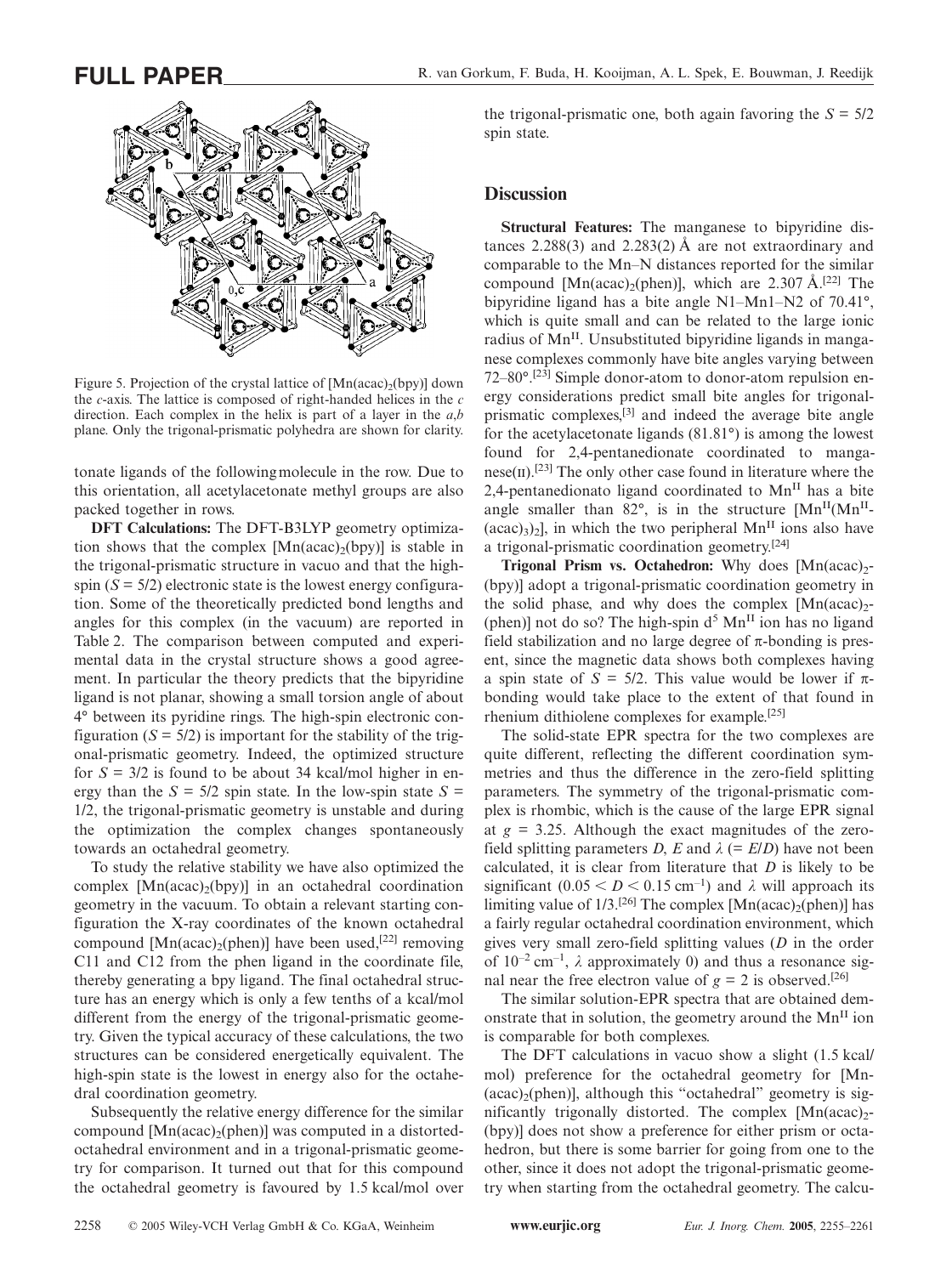lated octahedral complexes for both bpy and phen show a significant trigonal distortion of 37° (the average torsion angle between the centroids of the faces N1–O1–O3 and O2–N2–O4, see Table 1). This is even more than that for the starting configuration (the X-ray geometry of [Mn(a- $(cac)$ <sub>2</sub>(phen)], see Figure 6) which has a trigonal distortion of 41.37° (for a regular octahedron this angle is 60°). Apparently, for both complexes there does seem to exist some driving force towards the trigonal-prismatic geometry. The calculations also show that the prismatic geometry is only stable for the high-spin complexes, the complex [Mn-  $(acac)_{2}(bpy)$ ] spontaneously adopts an octahedral geometry when the calculation is performed with  $S = 1/2$ . This behaviour is to be expected, since for the low-spin  $Mn<sup>H</sup>$  ion ligand field stabilization energy does play a role and the octahedral geometry is now significantly lower in energy compared to the trigonal-prismatic conformation.<sup>[15]</sup>



Figure 6. Molecular structure of  $[{\rm Mn}(acac)_2(\text{phen})]$ ; hydrogen atoms are omitted for clarity; coordinates taken from the Cambridge structural database.

Contrary to expectation, the difference in rigidity between the bpy and phen ligand does not seem to have a large influence on the coordination geometry. Comparing the torsion angles for the calculated prismatic complexes in Table 2, it can be seen that the phen ligand can be regarded as more rigid than the bpy ligand, judging by the torsion angle N1–C5–C6–N2, which is  $0.61^{\circ}$  for phen vs. 4.42° for bpy. The same values are found for the calculated octahedral complexes. The deviation from a perfect prism is slightly larger for the phen complex, however, whereas for the calculated octahedral complexes the average trigonal distortion is identical. Furthermore, in the crystal structures the bpy and phen N1–C5–C6–N2 torsion angles are nearly identical, yet the coordination geometry is certainly different.

It thus seems that an important factor for determining the preference for octahedral vs. trigonal-prismatic geometry for the complexes  $[Mn(acac)_2(bpy)]$  and  $[Mn(acac)_2$ - (phen)] is the crystal structure packing. In the *a*,*b* layer of the lattice of  $[Mn(acac)<sub>2</sub>(bpy)]$ , the bpy ligand fits precisely in-between the two acac ligands of the next molecule in the row (see Figure 4). The phenanthroline complex has a comparable *a*,*b* layer structure where the phenanthroline ligands of the complexes in the layer are aligned in rows and point towards, but do not fit in-between, the acac ligands of the next complex in the row.[22] The tighter packing that results for  $[Mn(acac)_{2}(bpy)]$  is likely stabilising the trigonalprismatic geometry.

#### **Conclusions**

The trigonal-prismatic and octahedral environments in the compounds  $[Mn(acac)<sub>2</sub>(bpy)]$  and  $[Mn(acac)<sub>2</sub>(phen)]$ are both stable and very similar in energy for the high spin state. However, in the solid state  $[Mn(acac)_{2}(phen)]$  favours a (distorted) octahedral geometry whereas  $[Mn(acac)_{2}(bpy)]$ adopts a nearly perfect trigonal-prismatic geometry. Since the rigidity of the dinitrogen diimine ligand does not seem to play a role and the energy difference between different ligand environments for the complexes in the vacuum is quite small, packing effects in the crystal lattice must play an important role in determining the final solid-state structure.

### **Experimental Section**

**Materials:** 2,2-Bipyridine (bpy) and acetylacetone (Hacac) were purchased from Acros and used as received.  $[Mn^{II}(acac)_{2}(H_{2}O)_{2}]$ was prepared according to a literature procedure.[27] Methanol was distilled from  $CaH<sub>2</sub>$  and stored with 3-Å molecular sieves under argon prior to use.

**Synthesis of [Mn(acac)<sub>2</sub>(bpy)]:** The title compound was synthesized using a slightly modified procedure from that published.[21] The reaction was performed under argon using standard Schlenk techniques. To a stirred, dark orange solution of  $[Mn(acac)_{2}$ - $(H<sub>2</sub>O)<sub>2</sub>$ ] (1 g, 3.46 mmol) in 20 mL of methanol was added a solution of bpy (1.08 g, 6.92 mmol) in 10 mL of methanol. After 1 minute of stirring, [Mn(acac)<sub>2</sub>(bpy)] precipitated as a bright yellow microcrystalline material. Stirring was continued for an additional 15 minutes and then the product was filtered under argon and dried for 24 hours at room temperature under reduced pressure. Yield: 0.95 g (67%).  $C_{20}H_{22}MnN_2O_4$  (409.3): calcd. C 58.68, H 5.42, N 6.84; found C 58.51, H 5.26, N 7.08. The filtrate was stored overnight at –20 °C. Yellow, prismatic-shaped single crystals precipitated. One of these crystals was used to determine the crystal structure.

**Physical Measurements:** Elemental analyses on C, H and N was performed with a Perkin–Elmer series II CHNS/O Analyzer 2400. The IR spectrum was recorded with a Perkin–Elmer FT-IR Paragon 1000 spectrophotometer, using a CsI pellet  $(4000-200 \text{ cm}^{-1})$ , resolution 1 cm–1). Ligand field spectra were obtained with a Perkin–Elmer Lambda 900 spectrophotometer. The diffuse-reflectance technique was used with MgO as a reference for the solid compound. Electron paramagnetic resonance measurements were performed with a JEOL JES-RE2X ESR Spectrometer with a JEOL X-band microwave, a JEOL electromagnet and a JEOL ESPRIT 330 ESR Datasystem unit. A special quartz Dewar flask was used for measurements at liquid nitrogen temperature (77 K). Magnetic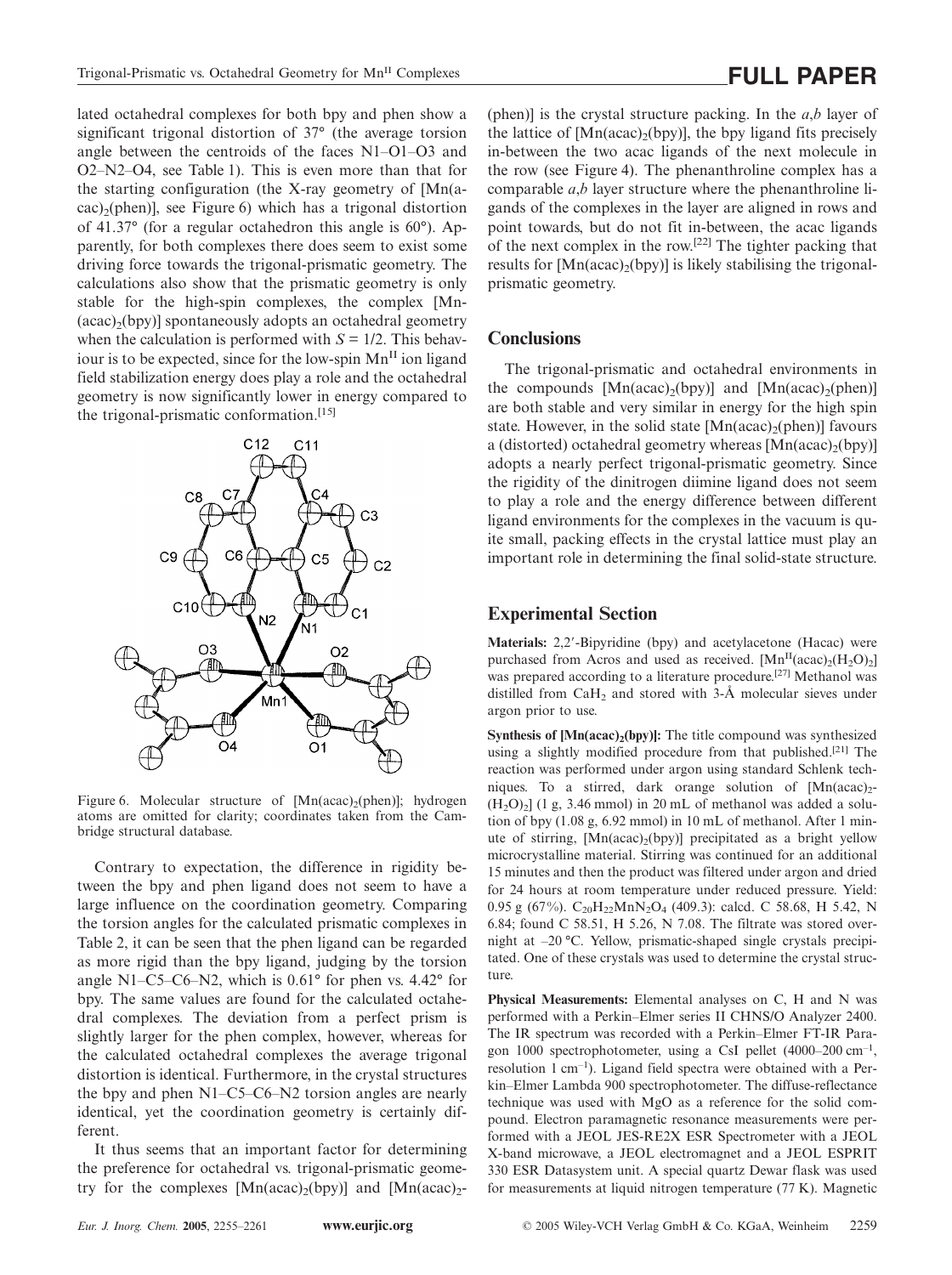susceptibility measurements (5–300 K) were carried out using a Quantum Design MPMS-5 5T SQUID magnetometer (measurements carried out at 1000 Gauss). Data were corrected for magnetization of the sample holder and for diamagnetic contributions, which were estimated from the Pascal constants.

**DFT Calculations:** Density functional theory (DFT) calculations were performed to address the question of the preference for a specific coordination geometry in the Mn<sup>II</sup> complex [Mn(acac)<sub>2</sub>(bpy)]. The relative energy of the trigonal-prismatic vs. the octahedral coordination geometry was calculated for the complex  $[Mn(acac)<sub>2</sub> -$ (bpy)] in the vacuum. For comparison the same relative energy difference was calculated for the related phenanthroline compound  $[Mn(acac)<sub>2</sub>(phen)]$ , which is known to have a distorted octahedral environment about the Mn atom in the solid state.<sup>[22]</sup>

The hybrid B3LYP exchange and correlation functional was used.[28] All self-consistent field (SCF) calculations were done using the 6-31G(d,p) gaussian basis set and were performed with the Gaussian 98 package.[29] The geometries of the various complexes were fully optimised without imposing any symmetry constraint. All calculations were spin unrestricted and the relative stability of the different spin states were checked.

**X-ray Crystallographic Study:** A crystal of dimensions  $0.10 \times 0.15 \times 0.35$  mm was selected from a batch of vellow prisms, obtained from the filtrate of the reaction mixture overnight at –20 °C. Crystal data and details on data collection are listed in Table 3.

Table 3. Crystallographic data for  $[Mn(acac)_{2}(bpy)]$ .

| 409.34<br>$F_W$<br>Crystal system<br>hexagonal<br>$P6_1$<br>Space group<br>$a[\AA]$<br>8.0482(9)<br>c[A]<br>51.602(10)<br>$V[\AA^3]$<br>2894.6(7)<br>Z<br>6<br>0.71073<br>$\lambda$ [Mo- $K_{\alpha}$ ]<br>150<br>$T$ [K]<br>$\delta_{\text{caled.}}$ [g cm <sup>-3</sup> ]<br>1.4089(3)<br>0.712<br>$\mu$ [mm <sup>-1</sup> ]<br>$R[I > 2\sigma(I)]^{[a]}$<br>0.0291 | $C_{20}H_{22}MnN_2O_4$ |
|-----------------------------------------------------------------------------------------------------------------------------------------------------------------------------------------------------------------------------------------------------------------------------------------------------------------------------------------------------------------------|------------------------|
|                                                                                                                                                                                                                                                                                                                                                                       |                        |
|                                                                                                                                                                                                                                                                                                                                                                       |                        |
|                                                                                                                                                                                                                                                                                                                                                                       |                        |
|                                                                                                                                                                                                                                                                                                                                                                       |                        |
|                                                                                                                                                                                                                                                                                                                                                                       |                        |
|                                                                                                                                                                                                                                                                                                                                                                       |                        |
|                                                                                                                                                                                                                                                                                                                                                                       |                        |
|                                                                                                                                                                                                                                                                                                                                                                       |                        |
|                                                                                                                                                                                                                                                                                                                                                                       |                        |
|                                                                                                                                                                                                                                                                                                                                                                       |                        |
|                                                                                                                                                                                                                                                                                                                                                                       |                        |
|                                                                                                                                                                                                                                                                                                                                                                       |                        |
| $W R_2^{[b]}$<br>0.0584                                                                                                                                                                                                                                                                                                                                               |                        |
| GoF<br>1.035                                                                                                                                                                                                                                                                                                                                                          |                        |

 $[a]$  *R* =  $\Sigma(||F_o| - |F_c||)/\Sigma|F_o|$ . [b]  $wR_2 = {\Sigma[w(F_o^2 - F_c^2)^2]/\Sigma[w(F_o^2)^2]}$ <sup>1/2</sup>.

Data were collected with an Enraf–Nonius KappaCCD area detector on a rotating anode. 30196 Reflections were measured  $(1.0\degree<$  $\theta$  < 25.37°), 3375 of which were independent ( $R_{int}$  = 0.0528). The structure was solved by Patterson methods (DIRDIF<sup>[30]</sup>) and refined on  $F^2$  by using SHELXL-97-2.<sup>[31]</sup> Hydrogen atoms were included in the refinement on calculated positions, riding on their carrier atoms. Methyl hydrogen atoms were refined as a rigid group, allowing for rotation around the C–C bond. Non-hydrogen atoms were refined with anisotropic displacement parameters Hydrogen atoms were refined with a fixed isotropic displacement parameter linked to the value of the equivalent isotropic displacement parameter of their carrier atoms. A total of 248 parameters were refined. All peaks in the final difference Fourier map were in the range  $-0.19 < \Delta \rho < 0.18$  e·Å<sup>-3</sup>. The Flack *x* parameter,<sup>[32]</sup> derived during the final structure-factor calculation, amounts to  $-0.012(14)$ , indicating a correctly assigned absolute structure. Refinement of the inverse absolute structure resulted in an *x* parameter of 0.97(2) (value derived during the final structure-factor calculation). Fig-

ures of merit for this inverted structure are  $R_1 = 0.0428$ ,  $wR_2 =$ 0.1067 and  $S = 1.040$ . CCDC-257462 contains the supplementary crystallographic data for this paper. These data can be obtained free of charge from The Cambridge Crystallographic Data Centre via www.ccdc.cam.ac.uk/data\_request/cif.

**Supporting Information** (see also footnote on the first page of this article): The frozen-solution EPR spectra of [Mn(acac)2(bpy)] and [Mn(acac)2(phen)] are available as supporting information.

#### **Acknowledgments**

This work was carried out as part of the SENTER/Innovation Oriented Research Program on Heavy Metals (IOP) No. IZW99241c, sponsored by the Dutch Ministry of Economic Affairs. This work was supported in part (ALS) by the Council for the Chemical Sciences of the Netherlands Organisation for Scientific Research (CW-NWO). Mr. G. A. van Albada is kindly acknowledged for the magnetic susceptibility measurements.

- [1] R. Eisenberg, J. A. Ibers, *J. Am. Chem. Soc.* **1965**, *87*, 3776– 3778.
- [2] C. L. Beswick, J. M. Schullman, E. I. Stiefel, in *Dithiolene Chemistry: Synthesis Properties and Applications* (Ed.: E. I. Stiefel), John Wiley & Sons Inc., Hoboken, New Jersey **2004**, vol. 52, p. 55–110.
- [3] D. L. Kepert, in *Comprehensive Coordination Chemistry* (Ed.: G. Wilkinson), Pergamon, Oxford **1987**, vol. 1, p. 61.
- [4] M. F. Lappert, C. L. Raston, B. W. Skelton, A. H. White, *J. Chem. Soc. Chem. Commun.* **1981**, 485–486.
- [5] R. E. Moriarty, R. Bau, R. D. Ernst, *J. Chem. Soc. Chem. Commun.* **1972**, 1242–1244.
- [6] P. S. Skell, M. J. McGlinchey, *Angew. Chem. Int. Ed.* **1975**, *14*, 195–199.
- [7] A. S. Attia, C. G. Pierpont, *Inorg. Chem.* **1995**, *34*, 1172–1179.
- [8] C. L. Simpson, C. G. Pierpont, *Inorg. Chem.* **1992**, *31*, 4308– 4313.
- [9] O. S. Jung, C. G. Pierpont, *Inorg. Chem.* **1994**, *33*, 2227–2235.
- [10] M. L. Kirk, R. L. McNaughton, M. E. Helton, in *Dithiolene Chemistry: Synthesis Properties and Applications* (Ed.: E. I. Stiefel), John Wiley & Sons, Inc., Hoboken, New Jersey **2004**, vol. 52, p. 111–212.
- [11] J. L. Martin, J. Takats, *Can. J. Chem.* **1989**, *67*, 1914–1923.
- [12] P. M. Morse, G. S. Girolami, *J. Am. Chem. Soc.* **1989**, *111*, 4114–4116.
- [13] J. C. Friese, A. Krol, C. Puke, K. Kirschbaum, D. M. Giolando, *Inorg. Chem.* **2000**, *39*, 1496–1500.
- [14] S. G. Sreerama, S. Pal, *Inorg. Chem. Commun.* **2001**, *4*, 656– 660.
- [15] R. A. D. Wentwort, *Coord. Chem. Rev.* **1972**, *9*, 171–187.
- [16] E. Larsen, G. N. Lamar, B. E. Wagner, R. H. Holm, J. E. Parks, *Inorg. Chem.* **1972**, *11*, 2652–2668.
- [17] R. van Gorkum, E. Bouwman, J. Reedijk, *Inorg. Chem.* **2004**, *43*, 2456–2458.
- [18] G. C. Percy, D. A. Thornton, *J. Mol. Struct.* **1971**, *10*, 39–48.
- [19] K. Kaeriyama, *Bull. Chem. Soc., Japan* **1974**, *47*, 753–754.
- [20] O. Kahn, *Molecular Magnetism*, Wiley-VCH Inc., New York **1993**, p. 14–26.
- [21] F. P. Dwyer, A. M. Sargeson, *J. Proc. Roy. Soc., NSW* **1956**, *90*, 29–33.
- [22] F. S. Stephens, *Acta Crystallogr. Sect. B* **1977**, *33*, 3492–3495.
- [23] F. H. Allen, *Acta Crystallogr. Sect. B* **2002**, *58*, 380–388.
- [24] S. Shibata, S. Onuma, H. Inoue, *Inorg. Chem.* **1985**, *24*, 1723– 1725.
- [25] E. I. Stiefel, R. Eisenberg, R. C. Rosenberg, H. B. Gray, *J. Am. Chem. Soc.* **1966**, *88*, 2956–2966.
- [26] R. D. Dowsing, J. F. Gibson, D. M. Goodgame, M. Goodgame, P. J. Hayward, *Nature* **1968**, *219*, 1037–1038.